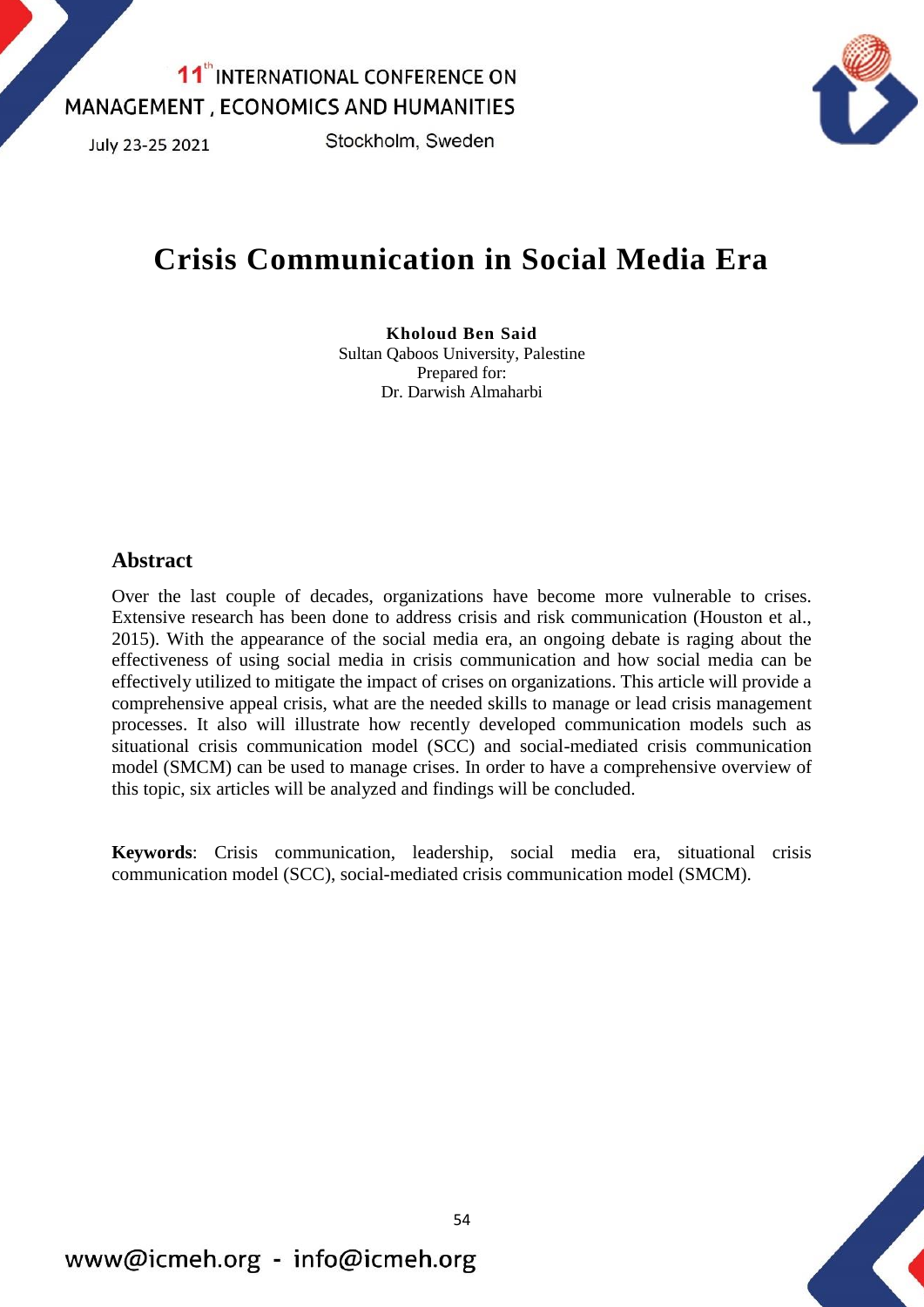July 23-25 2021

Stockholm, Sweden



### **Introduction**

Over the last couple of decades, organizations have become more vulnerable to crises. Extensive research has been done to address crisis and risk communication (Houston et al., 2015). With the appearance of the social media era, an ongoing debate is raging about the effectiveness of using social media in crisis communication and how social media can be effectively utilized to mitigate the impact of crises on organizations. This article will provide a comprehensive appeal crisis, what are the needed skills to manage or lead crisis management processes. It also will illustrate how recently developed communication models such as situational crisis communication model (SCC) and social-mediated crisis communication model (SMCM) can be used to manage crises. In order to have a comprehensive overview of this topic, six articles will be analyzed and findings will be concluded.

#### **Crisis management**

Shaluf et al. (2003) defined a crisis as an abnormal state that involves high, exceptional jeopardy to firms, and it can turn into a catastrophe if it is not wisely managed. Crises are unpredicted and occur due to external purposes like disaster which could be made by a human or by nature or internal purposes like faulty products and frauds (Boin et al., 2013; Fiksel et al., 2015; Khiun Then and Loosemore, 2006; Warren, 2010).Organizational crises are highly complicated and vague events, these events demand timely responses and urgent decisions that result in organizational alterations (Pearson and Clair, 1998). The levels of risk involved in crises are high and immediate, and there is a possibility for continual loss (Seeger et al., 2003). Argenti (2002) noted that crisis triggers the challenges within the organization and for their stakeholder. They have complicated and far-reaching effects that could adversely impact the culture, resources, and functionality of organizations (Dutton et al., 1994; Taylor, 2010). The expected severity of the crisis is related to three different characteristics. The characteristics involve issue importance (what is the expected loss if no correction is taken), uncertainty, and immediately.

Leaders face a challenging task when they manage crises by making proactive preparation or taking preventive procedures (Fleming and Zhu, 2017). Crisis management is a proactive process through which distinct steps are executed before, during, and after a crisis occurs (Caywood and Stocker, 1993; Simola, 2005). It involves early identification and avoidance of a crisis that is imminent or arising (Mitroff, 2001). Researchers have noticed the appearance of warning signals in the prodromal phase (Fink, 1986; Shrivastava, 1993; Simola, 2005). Crisis management includes assessing possible action courses that are linked to stakeholders and the execution of short-term and long-term action plans (Mitroff et al., 1996; Ulmer and Sellnow, 2000). Different models contribute to the development of the crisis management field, the simplest model was proposed by Smith, three stages model that includes the pre-crisis stage, crisis stage, and post-crisis stage (Coombs, 2007, p. 9). Four-stage frameworks were proposed to provide more clarification and insight (Coombs, 2007). Recently, a notable emphasis on involving organizational culture that promotes learning was formed by Veil's model (2011). A comprehensive five-phase model was created by Pearson and Mitroff (1993). This model not only listed the five phases but also provided in-depth illustrations regarding how to conduct

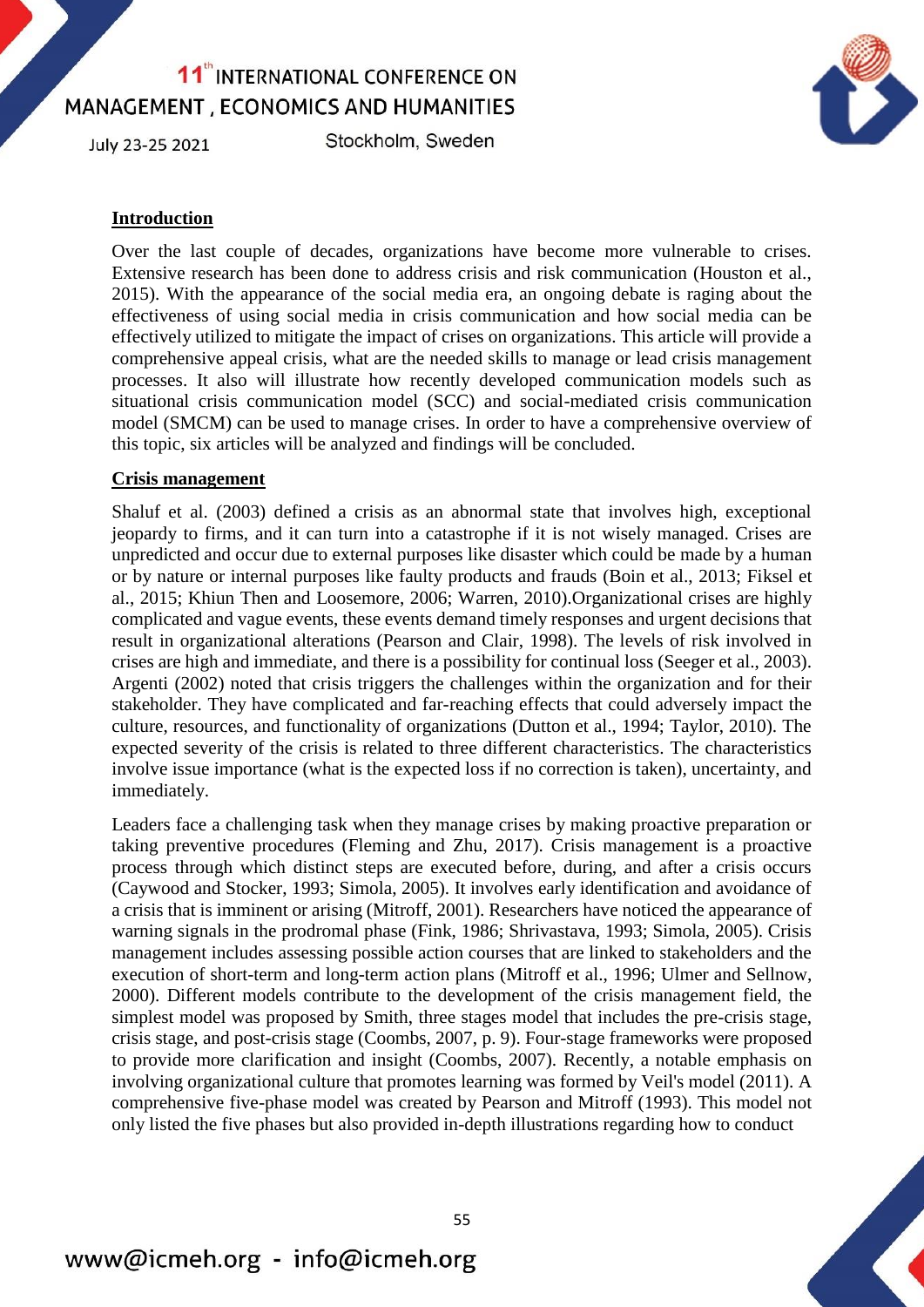July 23-25 2021

Stockholm, Sweden



crisis analysis. Detecting signals, preparing/avoiding, restricting damage, recovering, and learning are the five stages in the previous model.

In a time of crisis, Shelton (1997) stated that organizations needed a leader rather than a manager, as leaders stress on innovation, consonance, and readiness, while managers stress on imitation and present continuity. Managers focus on the total line in the loss chart at the end of the period, while leaders focus on the horizon line. Structure, policies, supervision, and process are focus areas of management, whereas human relations and trust are the focus areas in leadership. During crises, true leaders emerge, despite the dominance of uncertainty and negativity; they are optimistic as they know how to solve the puzzle in their minds. In times of crisis, people have the willingness to accept any circumstance changes and difference creation, and this will be driven by leaders' optimism energy. Status quo changes and difference creation transform leadership from being a duty to inevitable responsibility and what is more important than performing the role is the reflection of leadership characteristics (Kadıbesegil, 2008).

Cener (2007) mentioned some of the leader manager qualifications. These qualifications will help them to perform a significant role in crisis management. It involves catching and inspecting crisis signals, preparing and protecting against a crisis, and planning and organizing the crisis management process. Issuing efficient communication, making effective decisions, and employing power during the crisis management process are also essential skills. Savaneviciene et al. (2014) classified the significant leadership competencies into three groups. The groups are self–management competencies, business management competencies, and people management competencies. Leaders who have these competencies rapidly adapt to wavering situations, attain effective communication, and manage people efficiently. Other leadership competencies were stated by Wooten and James (2008), including making decisions, initiating and sustaining firm culture and capabilities, communicating, effectively managing stakeholders and people. On the other hand, past researchers pinpointed four essential leadership competencies .These competencies involve having an urgency feeling, vigorous emotional intelligence, and innovative problem-solving skills, besides being sensitive to communication (Betancourt et al., 2017; Tubin, 2017).

As mentioned earlier, crisis management challenges leaders, test their characters and their qualities, particularly their communication skills. All leaders have a unique style that distinguishes their organizational leading's approach. There are many ways to classify and categorize leadership styles. Each style suits a specific situation, hence there is no standardized leadership style that could suit any crisis, and when the wrong leader is chosen in the time of crisis, it can turn into a catastrophe. Directive leaders are decisive and powerful, embrace a take-charge approach, have clear anticipation, clearly communicate with people, and predict them to follow him without asking many questions. The previous leadership style, as mentioned in some articles can effectively manage internal crises when they occur. However, it may restrain the initiative as it demands adaptable organizations and creative actions. Transformational leaders are flexible, confident, and rational. They carefully listen to subordinates and involve them in making more conscious decisions. The diversity of transformational leaders' assumptions is because they adopt a strategic and detailed thinking approach. This leadership style is not suitable in crises where there is an extreme time crunch as it takes time to make a conscious response.

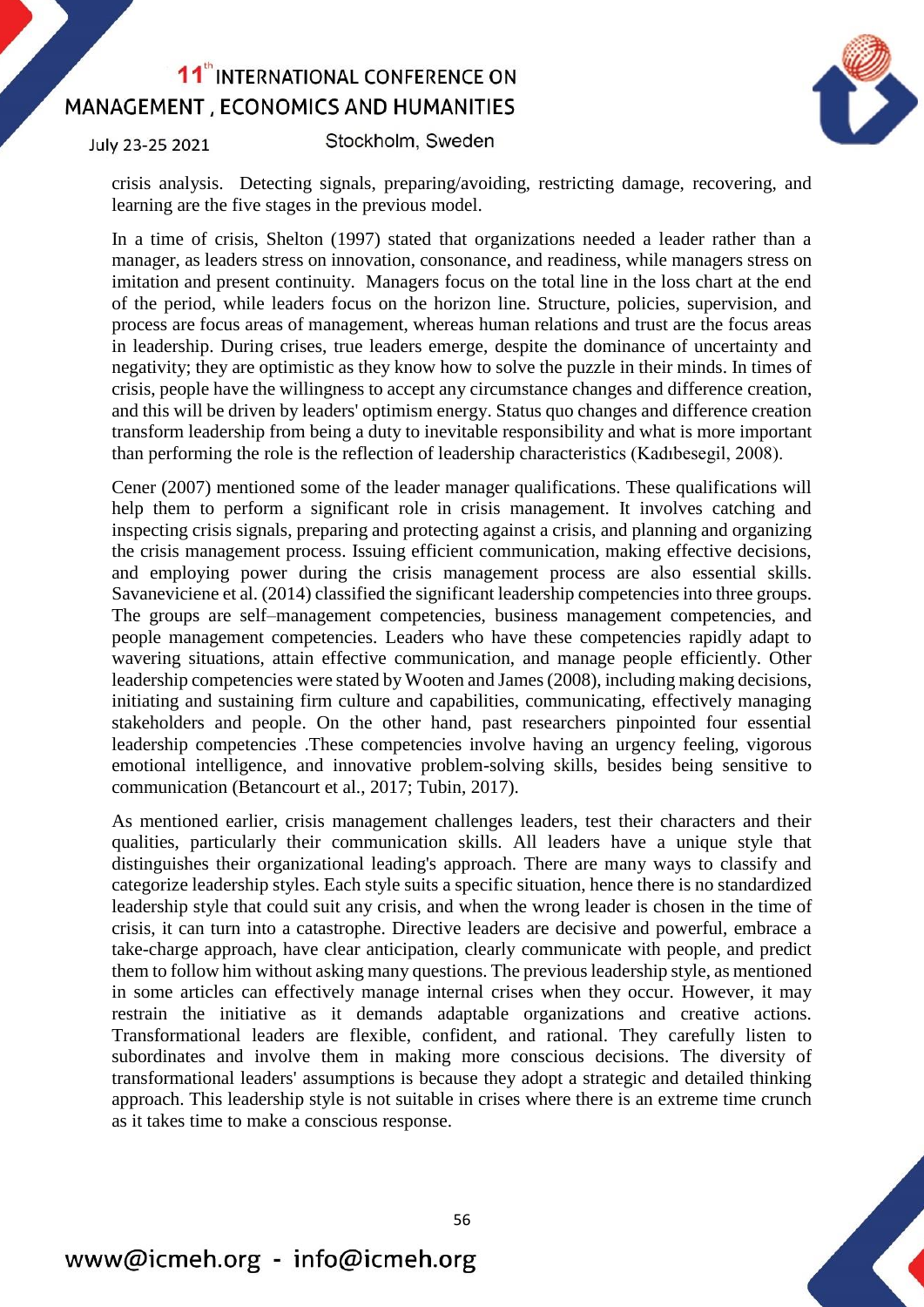

July 23-25 2021

Stockholm, Sweden

Transactional leaders are intelligent, stick to rules and regulations. They place more attention on the small details of individuals. This leadership style is not appropriate for managing the dynamics of emerged crises. Hale, Dulek, and Hale (2005) noted that charismatic leaders' role is more significant in the response stage than in the prevention and recovery stage. On the other hand, Cognitive leaders have expertise and knowledge in particular fields, think strategically, and take decisions in a participative way. They lack interpersonal skills, which make them not suitable for managing external crises, and effective only in internal ones.

### **The Role of communication in the crisis management process**

In crises, every organization should employ communication to stimulate public trust and support (Allen and Caillouet, 1994). The focus of a good deal of research is investigating the relationship between crises, communication strategies, and crisis perception (Schultz, Utz, and Göritz, 2011). Crisis communication includes gathering, processing, and dissemination of crisis-related information (Comb, 2010). According to Fearn-Banks (2007), crisis communication is a dialogue that occurs before, during, or after the crisis between the organization and public to lessen the possible reputational damage. For any organization, the most intangible and valuable asset is the reputation (Lyon and Cameron 2004).In the late 1990s, Fombrun defined organizational reputation as a perceptual characterization of an organization's past and future actions. Organizational reputation as defined by Combs (1990) concerned with the relational history that is associated with stockholders' expectations. Sim (2009) noticed that the formation of reputation depends on individuals' perception which is based on their prior experience.

Good Organizational reputation has intangible and tangible advantages (Doorley and Garcia 2011). The intangible advantage is the good feeling that customers and employees have about an organization; this feeling can be translated into tangible benefits such as magnetizing better candidates and gaining more profit (Doorley and Garcia, 2011). Other researchers also confirmed the crucial role that reputation plays in attracting highly qualified employees (Eccles et al., 2007) and determining loyalty and satisfaction levels (Helm, 2007). When a comparison is made between leading organizations, organizational reputation provides a comprehensive appeal of the organization to its main competitors (Fombrun, 1996). Moreover, having a good repetition makes organizations more favorable and resilient (Lyon and Cameron, 2004). As demonstrated by other research, reputation significantly impacts management style perception and decision-making (Yoon et al., 1993).

Assumptions state that the goodness of reputation is determined by the goodness of three factors. These factors are deeds, correlations, and communication (Aula and Mantere, 2008). A going debate between studies regarding how long it needs to build an organizational reputation, and how it is measured. Forming a reputation requires many good transitions over time (Nguyen and Leblanc, 2001). Fombrun and Van Riel (2004) declared that organizational reputation development is through the information that stockholders receive regarding an organization. The information is received by stakeholders' interactions, organizations' mediated reports such as advertisement and media news, and second-hand information from individuals (word of mouth, weblog). Second-hand information is considered critical in some crises, therefore the coverage of the media is a significant attribute in reputation management (Carroll, 2004; Carroll and McCombs, 2003; Meijer, 2004). During crises, organizational

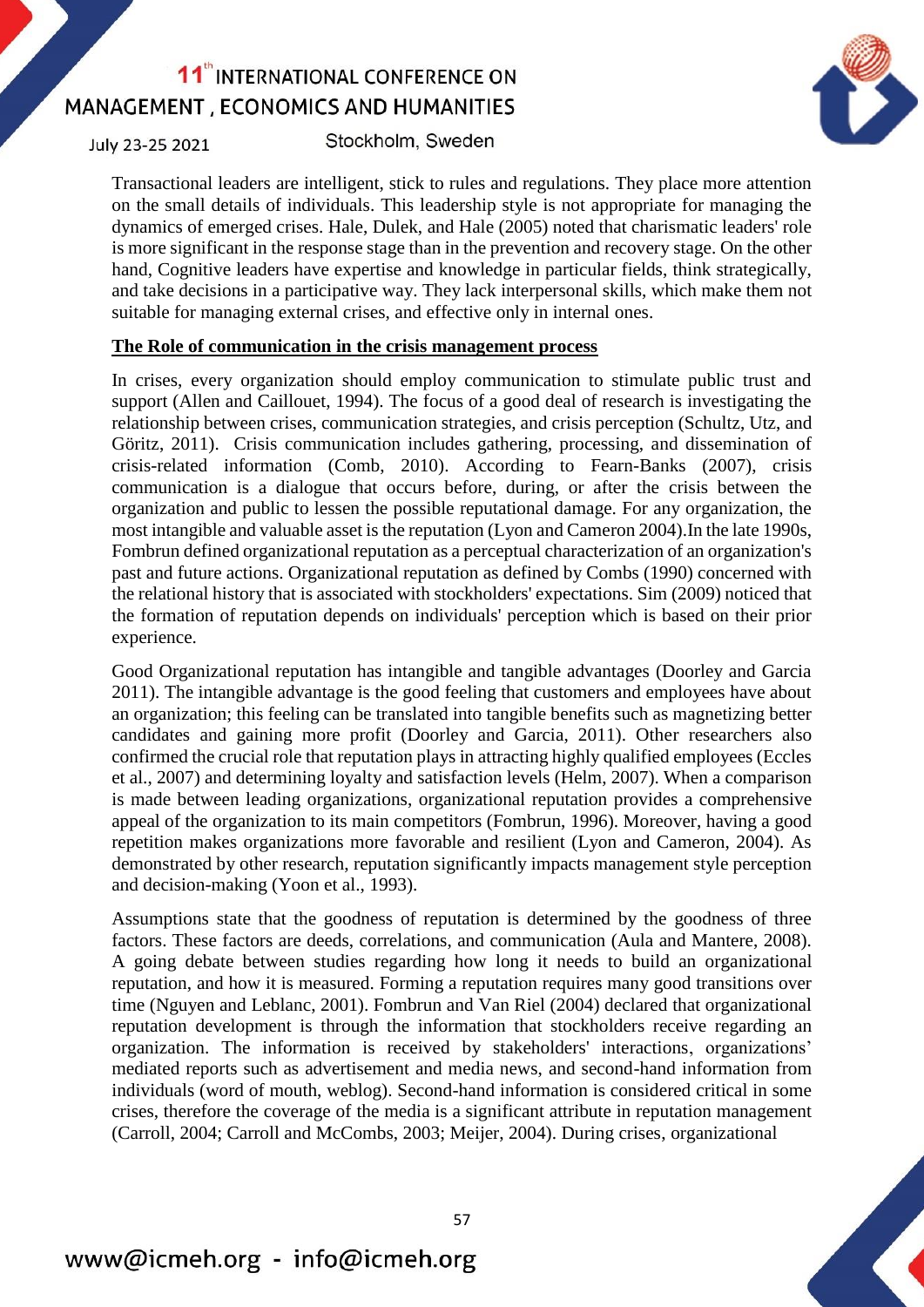

July 23-25 2021

Stockholm, Sweden

reputation faces serious threats (Barton, 2001; Sturges, 1994). According to some researchers, reputational threats are shaped by three factors. These factors include initial crisis responsibility, where there is a direct relationship between stockholders' attribution of crisis responsibility and organization reputational threat (Coombs, 1998; Coombs and Holladay, 1996, 2002, 2004), the second and third factors are crisis history and previous relational reputation.

When there is a threat to organizational reputation in crisis, crisis communication is considered the most significant aspect of crisis management, and today reputation is built using communication (Eisenegger, 2005; Seemann, 2008). The role of internal communication is eliminating gossips (Fearn-Banks, 2007), while external communication's role is to create a likable organizational image (Penrose, 2000). Therefore, the role of communication is influencing crisis and not just providing information regarding crises (Ko¨hler, 2006; Zerfaß, 2004). Effective crisis communication can reduce unwanted messages and compensate for unpleasant feelings about the organization (Coombs et al., 2010, p. 338).

In 1996, Gonza´les-Herrero and Pratt proposed a model for crisis communication management that included four systematic steps. Horsley and Barker (2002) developed a more detailed model was which consisted of six steps. The previous model is based on crisis timing classification, and it is only for the public sector and ignored the importance of crisis classification. Moreover, it viewed crisis communication as a circle rather than a linear process. Seeger (2002) stated that it is impossible to precisely predict how a particular crisis communication system works. As a result, the suggested communication strategies of researchers might be ineffective, and adjusting communication strategies to suit the current crisis would be better. The classification of crises is significant and forms a base for the chosen strategies. A recently developed approach to crisis communication is the Situational Crisis Communication Theory (SCCT), which is an integration of the rhetorical approach and attribution theory (Comb, 2007).In crisis communication research, SCCT has been one of the most predominant theoretical framework (Coombs, 2007;Ma and Zhan, 2016). It is suggested by the previous theory that there is a strong link between the rhetorical response and the attribution of responsibility of crises; for instance, denial of individuals is the most appropriate response for a victim crisis. Coombs (2007) noted that responsibility and strategy match is the premise of SCCT, which will mitigate the negative effects on reputation. The model also emphasizes the importance of media relations, and supposes that the crisis manager should take advantage of different media coverage (Coombs, 2007). SCCT neglects the impact of distinct channels or distinct sources.

The diversity of crisis communication is captured by Comb (2010), who designed a communication array. In this array, communication is divided into two groups that are managing information and managing meaning. The former group includes gathering, analyzing, disseminating information that is related to crises. Crisis managers should understand the information nature. They should know how to process and employ information to make an effective decision and how to cope with the crisis. Additionally, specific parts of information should be shared with distinct stakeholders who are affected by the crisis. On the other hand, the latter group is more concerned with reflecting the strategic nature of crisis communication and includes the effort to impact stockholders' perception regarding the crisis,an organization, and responses to crises. The second dimension of the array is three stages

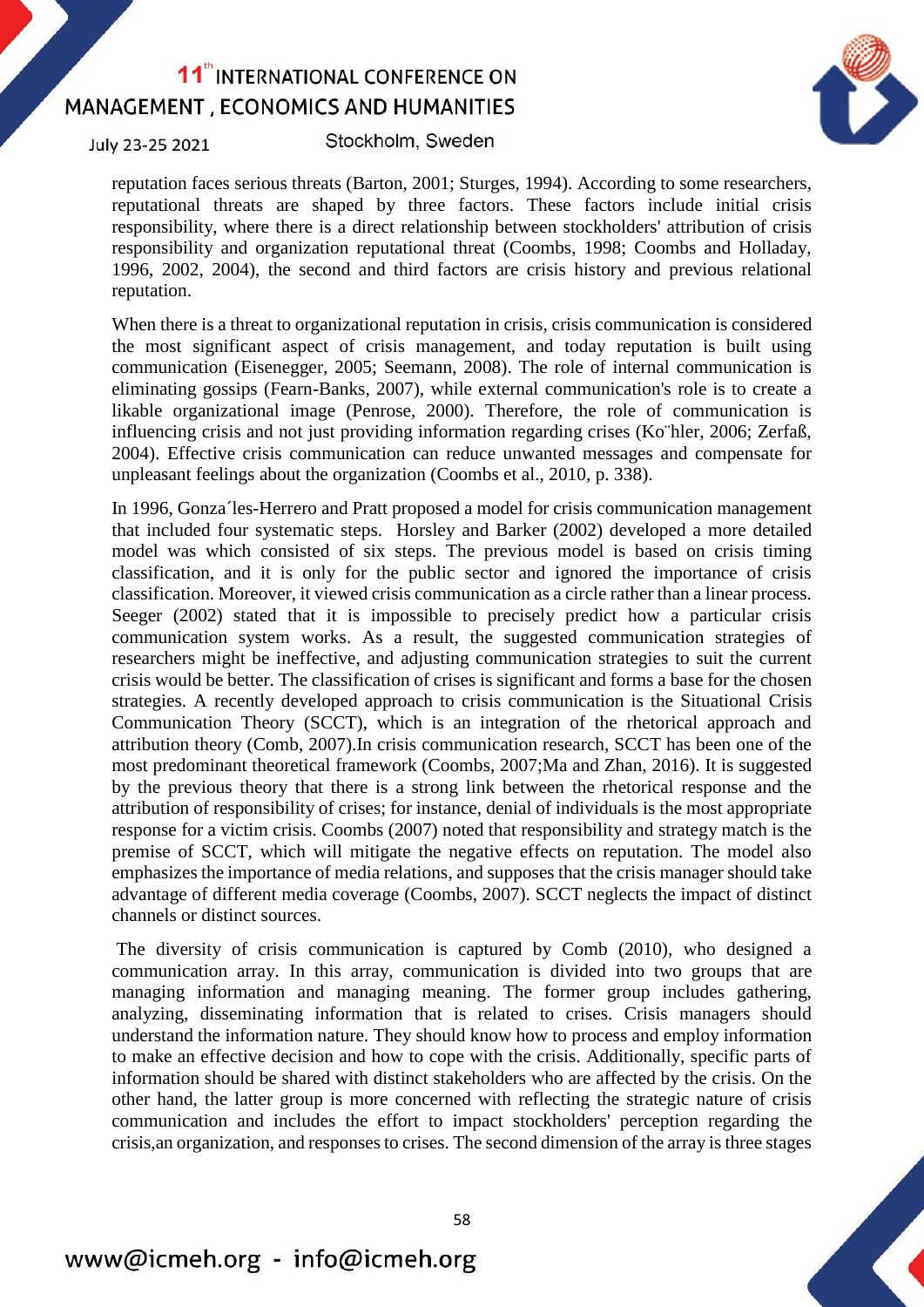July 23-25 2021

Stockholm, Sweden

of crisis management, each cell of six cells will identify the utilization of crisis communication to attain a specific organizational outcome.

### **The impact of social media on Crisis Communication**

There is a growing interest in crisis communication researches that view social media as a critical element (Lucinda and Jin, 2017), also concerning social media types that are employed in crisis communication such as Twitter, Blogs, and Facebook (Cheng, 2016). The persuasion and distribution of the public's information, along with the reputation of an organization are the outcomes of communication crisis are greatly impacted by the choice of channel (Schultz, Ultz, and Goritz, 2011), another hypothesis concerning the effect of "stealing thunder" which declared that the release of crisis information can make the organization less negatively evaluated (Coombs, Claeys, and Holladay 2017).

As mentioned by Lucinda and Jin (2017), Social media plays a significant role in creating unprecedented chances and challenges for organizations that employ crisis communication, also it can amplify and attenuate crisis. Organizations only have the choice of how to use social media in crisis communication, but they don't have the choice regarding whether to use social media or not (Jin, Liu, and Austin, 2014, p. 76). According to Veil et al. (2011). There are some changes in the crisis communication landscape, due to social media, these changes include the availability of easy-access and the low-cost platform, in traditional media, there is a one-way path of information follow, while social media provide more chances to share information and different points of view (Anderson, 2010).

The effectiveness of theoretical framework helped to address the impact of deploying social media in crisis communication, for instance, networked crisis communication model (Utz et al. 2013), value modeling (Freberg, Saling, Vidoloff, and Eosco 2013), online discourse, "subareans" on the crisis (Coombs and Holladay ,2014), modified and extended from SCCT (Coombs, 2007), and the social-mediated crisis communication model (SMCC) (Liu et al., 2011).SMCC has been the most dominant theory, that has guided other researchers that employed social media in crisis communication. The model was originally proposed as blogmediated crisis communication (BMCC) (Jin & Liu, 2010), it illustrates the correlation among the organization, the key public, social media, traditional media, and offline word of communication before, during, and after crises. The first part of the model describes the ways used by the public to seek and distribute the information of crises, while the second part is concerned with how to use the first part to gain insight and communicate them to the public in an effective manner. Unlike SCCM, SMCC takes in its consideration the impact of information sources or used channels in managing crises.

### **The Do and don't when employing social media**

Social media generally is different digital tools and applications that enable content exchange and interaction perception between the organization and the public (Wright and Hinson 2009). Social media is more dialogic, interactive, and quicker in promoting correlation as opposed to traditional media. Social media's distinct platforms include social networks (Facebook, google plus) which are the most well-known platforms, blogs (Tumblr), microblog (Twitter), Photo sharing (Instagram), video sharing (YouTube). Social media has a positive image in societies due to its characteristics which are the ability to convey messages immediately, with no

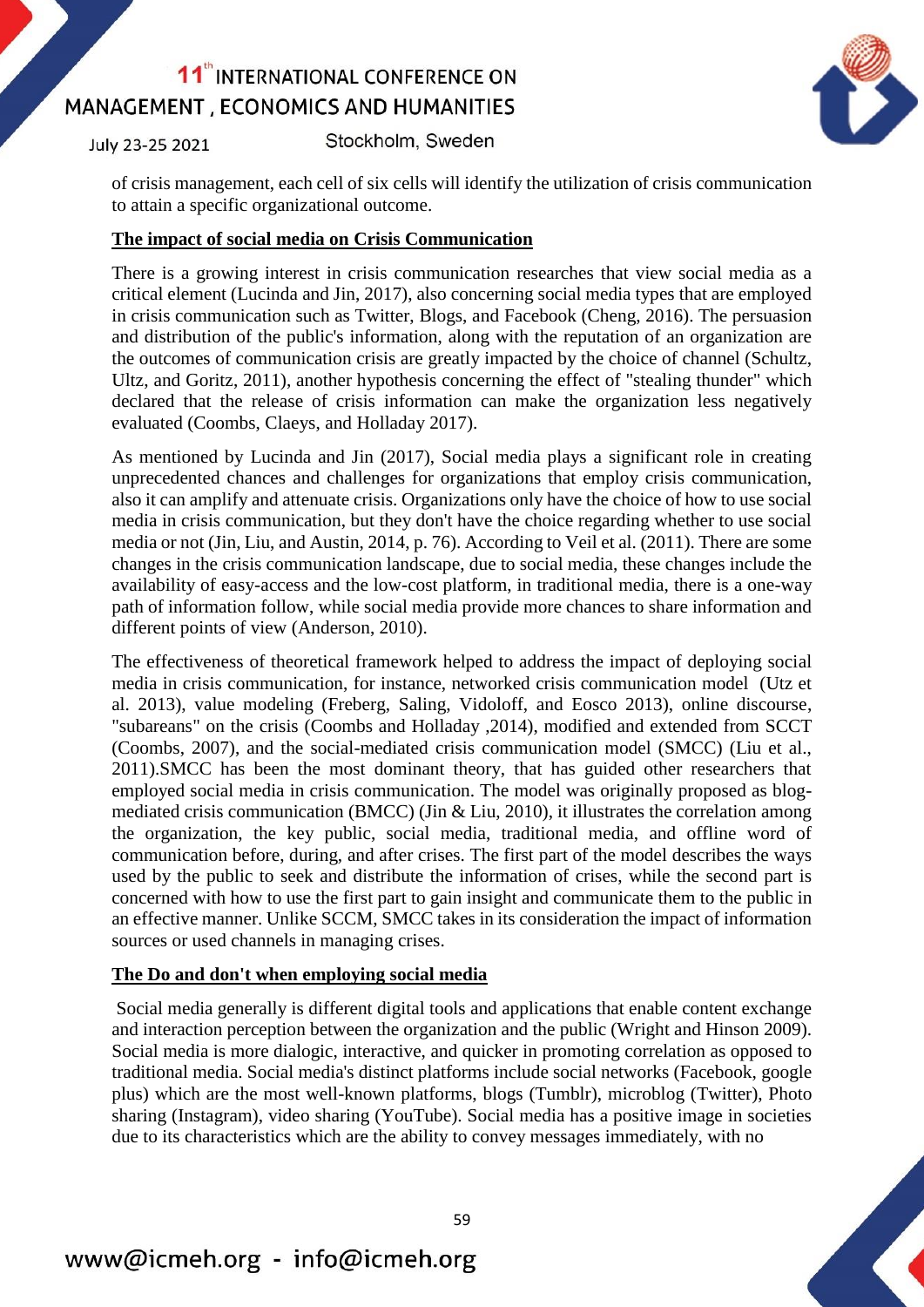July 23-25 2021

Stockholm, Sweden



existence for time and space boundaries. Moreover, the usage of social media doesn't need professional skills and it is considered a classless digital society.

The modern media tools have made the crisis more visual and interactive which enhanced preparedness and participation in crisis response (Veil et al., 2011, p. 112). According to some researches, some practices are highly recommended to be applied while using social media during crises. These practices include being respectful to the audience, treating people in the same way you wish to be treated, compassion and empathetic communication can show the real concern for the specific event, so crisis response can be humanized by open exchange (Veil et al., 2011, p. 112). Be honest and transparent in sharing information when it is available this will reduce the threats that could stem from the public turning to other resources (Veil et al., 2011, p.11). Be accountable, reliable, and truthful and seek credible collaboration with other partners or sources (Goldfine, 2011, p. 16), as a result, messages will be coordinated to the public in a consistent and accurate manner. In addition, a robust relationship will be established and developed with partners prior to the crisis and a relationship with the public should be built before crises happen and should be included in the organization's crisis management policies. Effective policies involve activities to prepare the public by educating them (Veil et al., 2011, p. 111). Timing and immediate responses in crisis are very significant, the first response is the most significant and is the determinant for what is going to happen later (Landeau, 2011).Organizations should meet media needs, and remain accessible for journalist since the public will hear about the crisis from the media (Goldfine, 2011, p. 17; Seeger, 2006). It is very crucial that the crisis communication department should stick to the organization's vision and strategies, and they should be aware of different social groups who differently interpret your messages.

On the other hand, the worst social media practices in crisis communication include speculation, posting personal opinion, or posting something that you are unsure about it or how it will be interpreted which will make the public disgrace the organization, and finally separate social media strategy form the other organizational strategies.

Researchers have contradicting reviews regarding the effective role of social media in crisis communication, some researchers were more optimistic such as Kim et al. (2012) noticed that the usage of social media in crisis management in the organization was more frequent than the traditional one. Utz et al. (2013) claimed that the types of crises have no direct impacts; instead, different social media channels like Facebook, Twitter, and newspaper strongly and directly affect crisis communication effectiveness. Schultz et al. (2011) also noted that fewer negative crisis responses were emerged with using the informational strategy of social media compared to traditional newspapers. Newspapers may be reliable to current issues, meanwhile, Twitter positively impacted secondary crisis communication and responses. On the contrary, other researchers claimed that social media may introduce new challenges such as organizational image management, media channel fragmentation, and the dynamic process of crisis communication (Gilpin, 2010; Liu and Fraustino, 2014; Moody, 2011). Organizations could face an issue in managing their image as the construction of the image is nonlinear, and the distinct dimensions of an organizational image could be addressed by each channel (Gilpin, 2010).

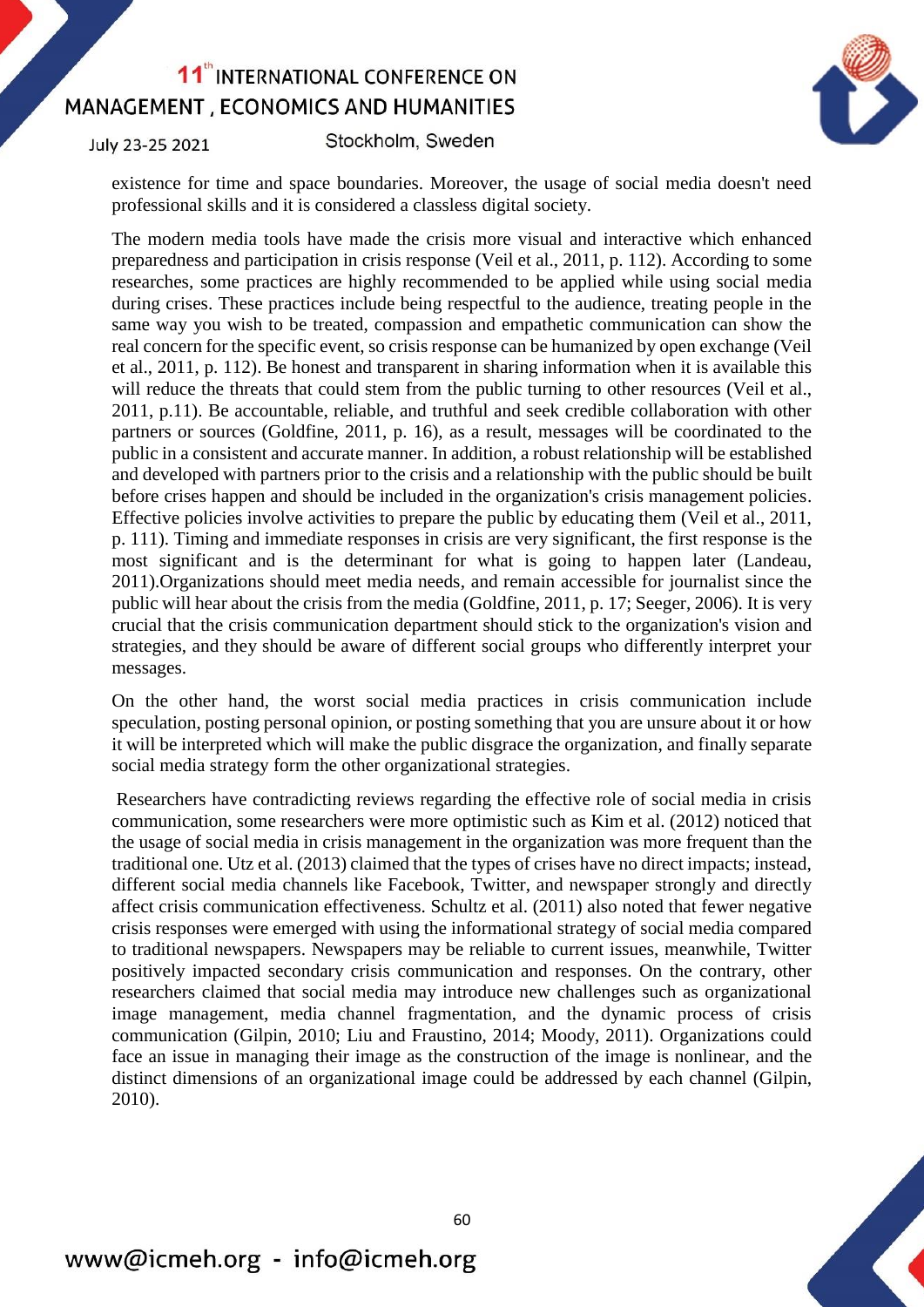July 23-25 2021

Stockholm, Sweden



#### **Discussion**

In this part in-depth analysis of six articles will be provided, it will also be compared with the proposed literature review. The first article is "The Impact of Utilizing Social Media as a Communication Platform During a Crisis Within The Oil Industry" by Nor Emmy Shuhada Derania, Prashalini Naidua and was published in 2015, the purpose of this article as the name suggests is to examine the effectiveness of the social media role in three stages of the crisis which are preparedness, response, recovery. This article is not concerned only with the oil industry, it also mentioned other cases that social media was used as a communication channel, such as in natural disasters (an earthquake, wildfire). The used methodology in this study is qualitative research. The three main questions that were asked (1) what is the pros and cons of employing social media as a communication channel when employing social media as a platform in crisis, (2)what its impact on organizational reputation and image,(3) name the most effective forms of social media that could be used by organizations to reach the affected public. Several cases have recorded the effective usage of social media in a natural disaster such as the Great-Quake Tsunami (2011) when the Japanese used Twitter for planning rescue operations, fundraising, and providing emotional support. Therefore, these cases were evidence of the effectiveness of social media role not only to mitigate the effect of crisis but also to adequately manage crisis and share knowledge (Yates & Paquette, 2011). Another study was conducted by Wendling et al (2013) declared that social media's new forms such as Facebook and Twitter are considered as a chance for the organization to mitigate crises' effects and to spread knowledge and information. On the other hand, other cases stated how late response has damaged organizational reputation and image, and how other organizations have criticized as they failed to effectively utilize social media. This exactly agrees with what we have mentioned earlier regarding the role that social media could play. It also mentions three main factors that contribute to a successful utilizing of social media which are message content, used channel, and message delivery frequency, these factors confirm what was mentioned earlier in the do and don't practices when using social media. From my point of view that this article the ongoing debate concerning the effectiveness of social media role, but I wanted to see its role in real crises in the post-crisis or pre-crisis stage from what is mentioned in the article we can notice that the right actions during the crisis are the main determinant of organizational reputation, another point which worth to be mentioned is that this article focused mainly on the advantages of using social media without viewing more details about the disadvantages of using social media, plus it is only focused on Twitter and neglected the other forms of social media, so are we always required to state or sometimes silence is golden.

The following article "When is silence golden? The use of strategic silence in crisis communication" by Phuong D. Le, Hui Xun Teo, Augustine Pang, Yuling Li, Cai-Qin Goh and was published in 2019. This article declares the viability and the types of strategic silence that can be used in crises, the goal of this article is to fill the gap regarding the effective role of silence in crisis management, and that was done by analyzing eight different international crises to see where silence was strategically adopted by organizations, and whether the strategy worked. Silence is not considered as a strategy for one of the main crisis theories such as situational crisis communication theory, which was discussed previously in the literature review. Articles' findings challenge what we have mentioned previously regarding the necessity of the quick response of organization in times of crisis, or "steal thunder "from the

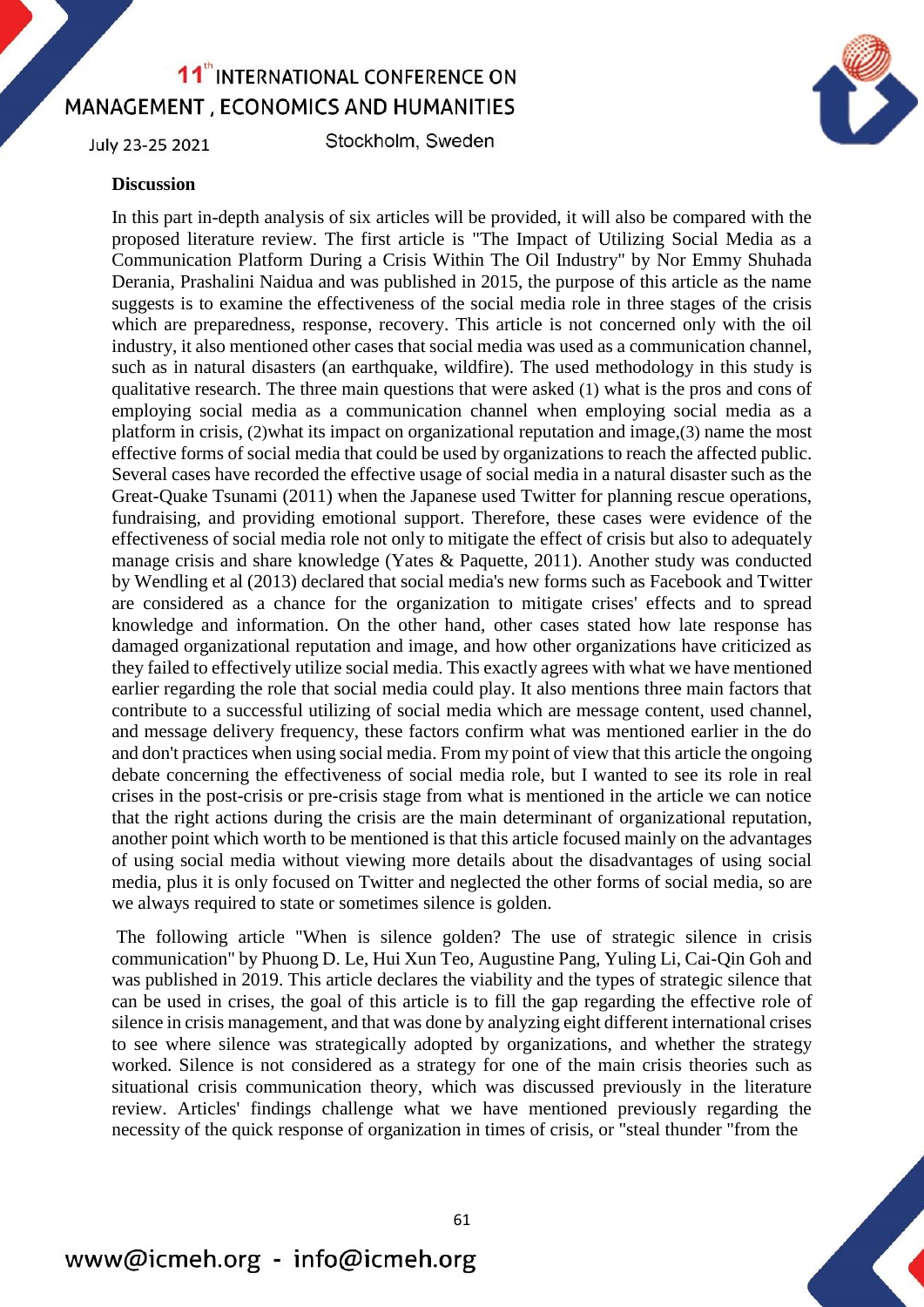July 23-25 2021

#### Stockholm, Sweden

public or media. Several questions were asked in the light of this issue such as in crises, what is the circumstances under which organizations keep silent, how does the silence of an organization intensify the crisis, what could lead an organization to break its silence, how does the organization do that and after the break, how could it impact organizational image. The findings of this article reveal three intention-based topologies of strategic silence which are delaying, avoidance, and hiding silence, the last two silence strategies adversely impacted post silence organizational image when the organizational silence was forcibly broken, meanwhile delaying silence is used to signal work-in-progress, and if it is successfully sustained and broken as it is planned, it will help the organization to restore its image with its primary stockholders. In my point of view, that is a case study as mentioned in its limitation, so it can't be generalized. I believe also that the widespread of different social media platforms made people less patient, more curious and believe anything that could be shared or posted do believe, the main determinant of the success of this strategy is the public and media when they contribute to decreasing information intensity.

The third article is, "How focusing positively on errors can help organizations become more communicative: An alternative approach to crisis communication ." It was written by Charlotte Simonsson, Mats Heide and was published in 2018. This article spots the light on how errors can be used as early detection of crises, therefore, there is an urgent need to develop internal crisis communication where organizations' culture, leadership, and learning are highly important in the development process. The findings of this article are based on an empirical sub-study on internal crisis communication. During the study, 37 qualitative semi-structured interviews are done with nurses, physicians, managers, and crisis management specialists within a Swedish university hospital. The interviews confirm that organizational culture is the main driver of error reduction (Ruchlin et al., 2004; Stock et al., 2006; Weick and Sutcliffe, 2007). Encouraging an open report of errors without any blame is critical to the success of this culture, as stated by Stock et al. (2006, p. 375). Leaders should facilitate error reporting, and they should consider errors as a significant source for organization development, also managers should facilitate and prize those who report for errors. This article considers that meta-message is the main driver for increased openness which assumes that the system or organization is responsible for errors, not individuals. It is striking to know that healthcare research confirms that communication is the main cause for around 70 percent of error (see Weaver et al., 2011). Weick and Ashford (2001) stated that communication is a root source of error, but it is also a significant tool for learning and reflection. Therefore, it is important that leaders discuss the most important reports with co-workers, a discussion will enable exchanging experience, learning, and sense-making. The article finds that error management has great importance only in the pre-crisis and post-crisis phase, so what is the role of error management during the crisis?. One issue that worth mentioning is neglecting the size of an organization, and focusing mainly on the health sector, where errors can most of the time unfortunately adversely affect an individual's health. These errors are mainly caused by internal factors, but when operating in the business market, there are lots of factors outside the business control that could affect the business. Also, the size and structure of organizations were neglected. Since this article is conducted in the health sector, timing is an important aspect of error management which is also neglected. The culture of the country is also not mentioned which has a great effect on the individual personality. The limitation of this article for me that this article can't be generalized to other organizations working in other business sectors. The Fourth conference paper is,

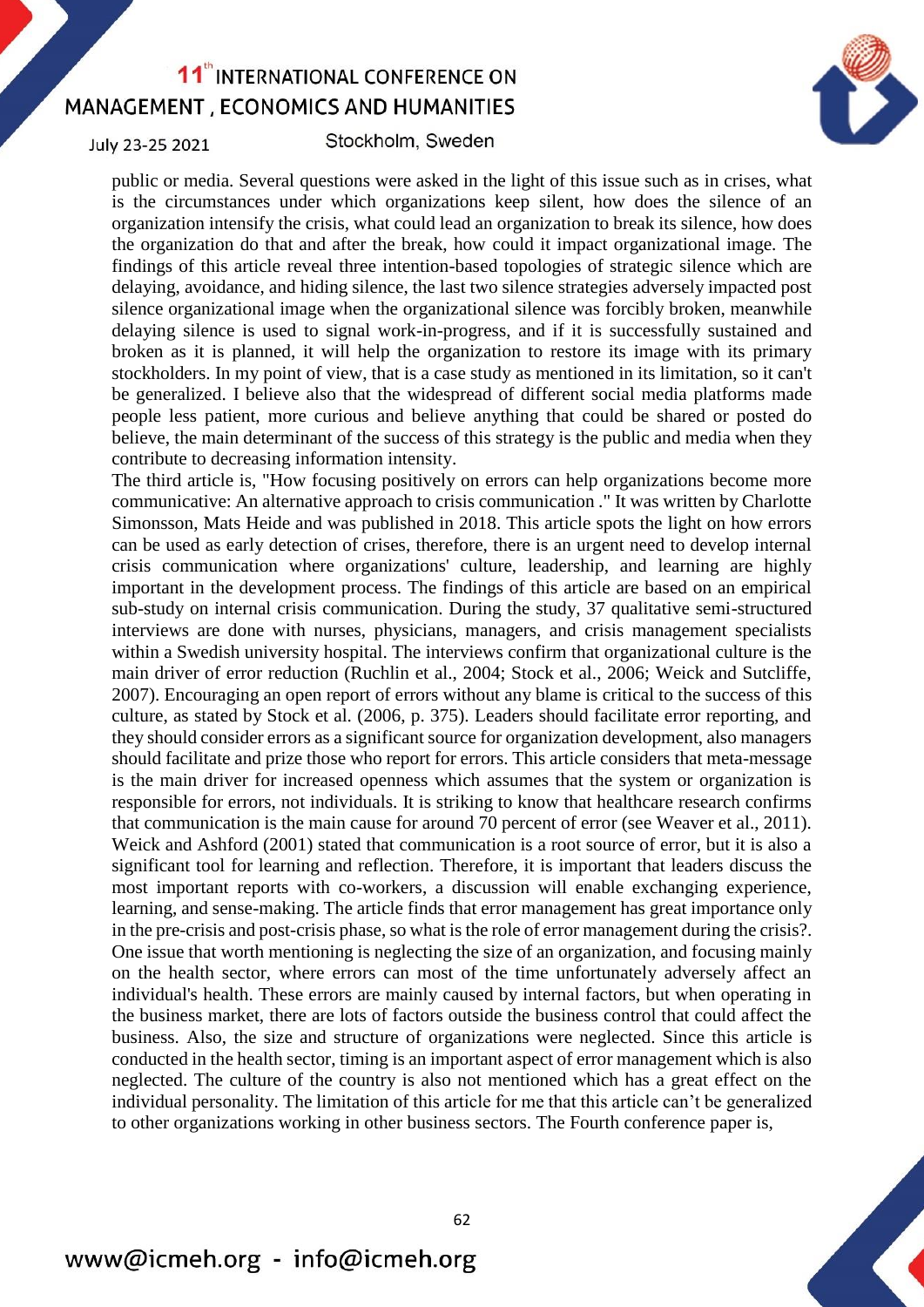July 23-25 2021

Stockholm, Sweden



"Strategy Map for The Crisis Communication" which was written by Jaroslava Kádárová, Bohuslava Mihalčová, Gabriel Kádár, and Marek Vida and was published in 2015. The main focus of this paper is on the link between the formulation of crisis communication description, and its implementation which is known as a strategic map. The strategic map is a logical and coherent architecture for explaining crisis communication strategy, it exhibits the attainment of an organization's corporate objectives. During the crisis, a strategic map exhibits the attainment of stability which is considered the corporate objective. The paper also spots the light on the base of any strategic map which is discovering where the company creates its value, along with specifying the location and cause of the company's value. The components of the strategic map are strategic objectives for four main perspectives, strategic output indicators, and their drivers for all strategic objectives, the balance of strategic output indicators and drives, and the causal link between components. The most effective way to create the strategic map is represented by proceeding from top to down, and it begins with stating the destination station, identifying and clarifying the ways and means to achieve them, before that, a reevolution of the company's vision and value should be done. This paper also clarifies the requirement to have a successful communication which is a commitment for opencommunication and public relationship participation, performing two-way communication with internal and external audiences, harmonizing between what is said and what is done, having a clear definition of the enterprise's goals and objectives, and incorporating strategic communication perspectives and public relation in the development. When a crisis happens, it is primarily significant to perform a separation between formal and informal internal communication, it is required to control them, and most importantly to complement the appropriate information. This paper didn't specify a specific crisis communication model to be used, it ignored the types of crisis and the role of social media role in crisis communication.

The fifth article is called "Collaborative Crisis Management and Leadership in the Public Sector" which was published in 2018 by Naim Kapucu and Yusuf Ustun, the main purpose of this article is to find out the impact of leadership competencies on the effectiveness of crisis management. The outcomes of this article are based on a self-reported survey of executive public leaders in Turkey. The research asked questions were regarding the role of what the role of effective leadership in crisis and disaster management, how leadership's traits and skills of public administrators affect crisis leadership's effectiveness, and the influence of public administrators' leadership behavior on crisis management effectiveness. The article is based on the leadership action cycle model which was developed by Van Wart (2004), it is a leadership competency framework, and it mainly focuses on the public sector. This model classifies leadership behaviors into task-oriented, people-oriented, and organization-oriented. The results of this article show that there is a positive relationship between leadership traits and skills, and leadership's effectiveness, which supports what we have mentioned earlier that organizations need leaders during crises because of the effective role that they play. Most survey respondents agreed that the self-confidence, clear decision, flexibility, fast diagnosing, and effective communication are important leadership traits in crisis, most of the previous traits agreed with what was mentioned in the literature review. Additional traits such as the ability to utilize information and communication technologies (ICT) to choose appropriate communication channels and methods were added by this article as needed leadership traits. Regarding taskoriented leadership behavior, most respondents supported problem-solving, whereas managing innovation and creativity was less supported and that **strike us and contradict** what we have

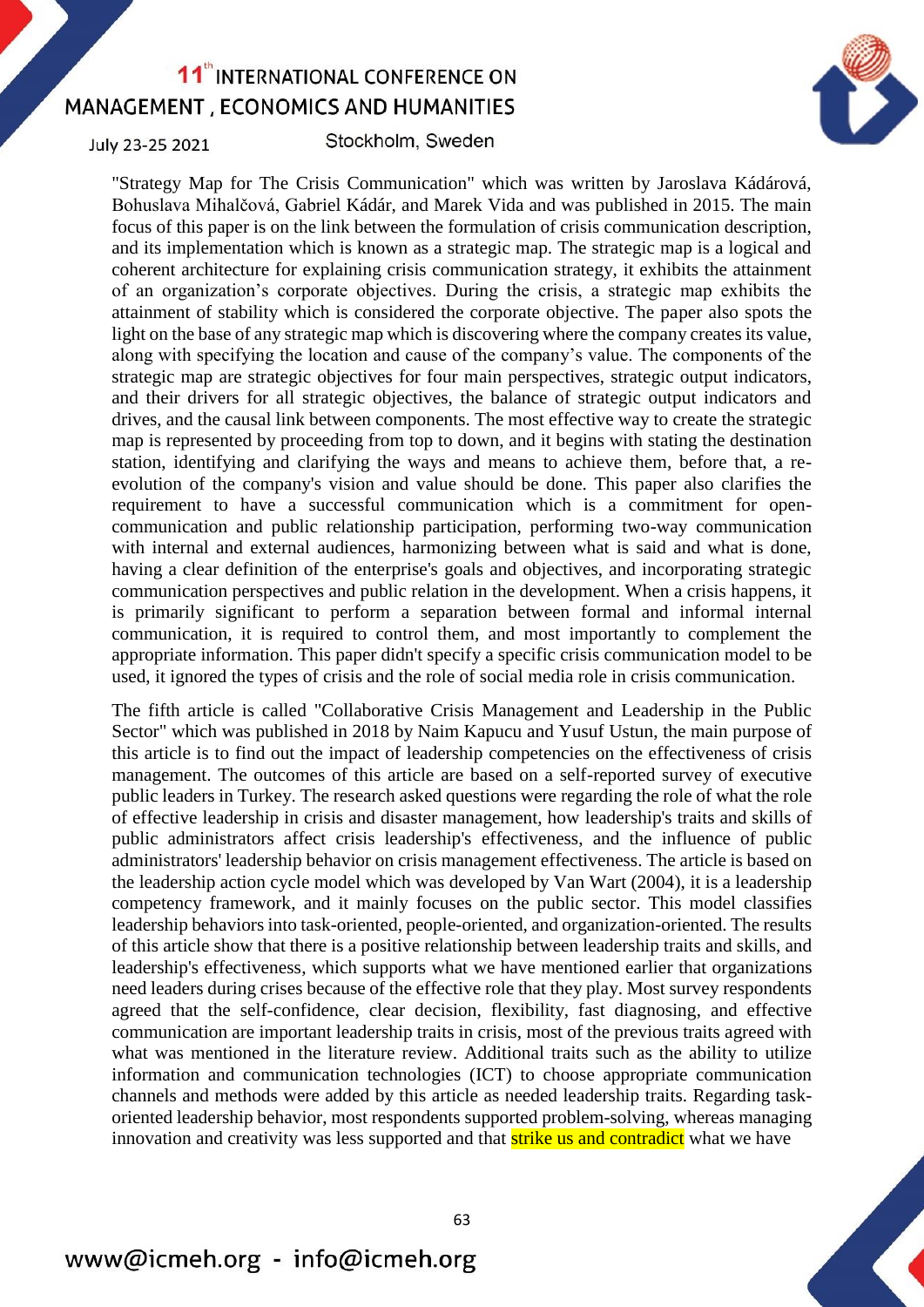July 23-25 2021

Stockholm, Sweden



stressed previously in the literature review considered innovation and creativity are essential aspects during the crisis. Concerning people-oriented leadership behaviors, the respondents stressed the importance of rewards to motivate individuals and the perception of fairness, the previous behaviors are part of people management behaviors that mentioned earlier. About Organization-oriented leadership behaviors, decision making, and the constant exchange of information, and following up the latest trends were the most supported behaviors. *But the main question after discussing this article" is there a difference between leaders' role in the private sector and public sector and their needed skills and trait needed in crisis management ".*

The last article is "Exploring the relationship between corporate reputation and the public's crisis communication on social media" and it was published in 2018 by Bowen Zhenga, Hefu Liua, and Robert M. Davisonb. This article aims to view how social media opened the doors for the public to participate in the decision process related to secondary crisis communication (SCC). The Article's outcomes are based on a survey conducted in China after a real crisis, they are consistent with what we have found regarding the impact of the crisis on the corporate organization reputation and it adds public is less likely to point out less reputed firms' defects than highly reputed firms (Helm and Tolsdorf, 2013).In crises, the Public who like the firm is less likely to participate in the SCC, thus consumer loyalty is another factor that could influence an organizational reputation which was not highlighted earlier. The findings also spot the light on the contribution of culture to social media climate effects on the correlation between morality violation and SCC. The negative comments snowballing on social media can place the firm in danger during a crisis and when the public's comments perceive more support, they are more likely to post their opinion. The only limitation is that culture played has a great influence on how the public communicates, so it can't be generalized. The only raised question is what a corporation should do in this situation and what other factors other than customer loyalty can help the corporation in this regard. The findings of the discussion can be summarized as follows, managing a crisis needs some capabilities that leaders should have such as being self-confident and flexible, along with their ability to make the right decisions that are consistent with the company's visions and values. The second outcome is that social media has a great influence on crisis communication models, and it should be used carefully as it greatly influences organizational image and reputation.

#### **Conclusion**

There is an increased focus on the proactivity of crisis management and the effectiveness of crisis communication, as they are considered the cornerstones of crisis resolution. It is noted also that there is a growth of social media usage which has a great impact on crisis communication. This article addressed crisis management and the mandatory traits that leaders should have .Our finding highlighted the impact that social media have on crisis communication and how social can be used properly to maintain the reputation and image of the organization during crises.